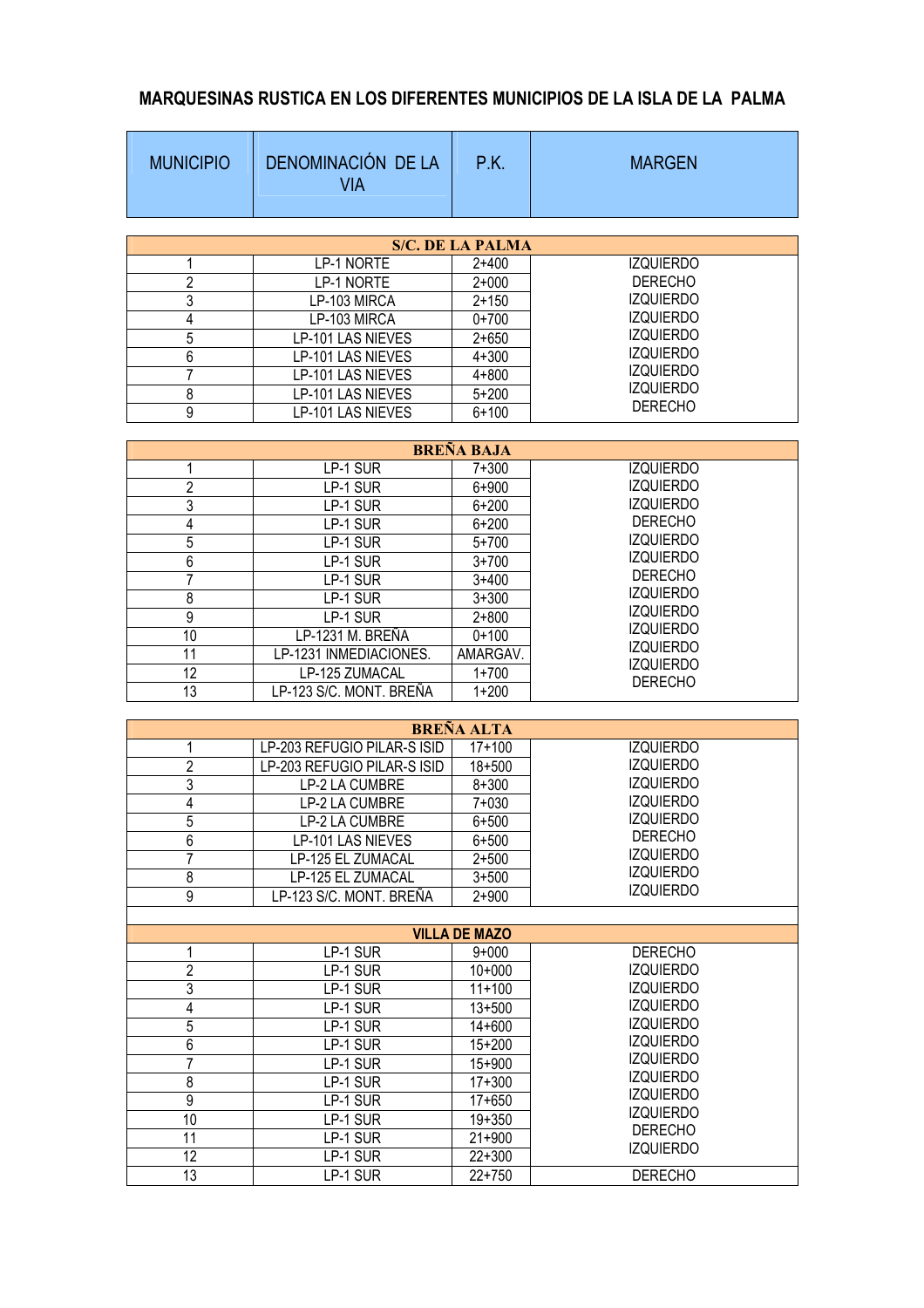| <b>MUNICIPIO</b>     | DENOMINACIÓN DE LA<br><b>VIA</b> | P.K.                         | <b>MARGEN</b>    |  |  |  |  |  |
|----------------------|----------------------------------|------------------------------|------------------|--|--|--|--|--|
|                      |                                  |                              |                  |  |  |  |  |  |
| <b>VILLA DE MAZO</b> |                                  |                              |                  |  |  |  |  |  |
| 14                   | LP-132                           | $11+900$                     | <b>DERECHO</b>   |  |  |  |  |  |
| 15                   | LP-132                           | $10+100$                     | <b>DERECHO</b>   |  |  |  |  |  |
| 16                   | LP-132                           | $9 + 400$                    | <b>DERECHO</b>   |  |  |  |  |  |
| 17                   | LP-132                           | $9 + 100$                    | <b>IZQUIERDO</b> |  |  |  |  |  |
| 18                   | LP-132                           | $8 + 700$                    | <b>IZQUIERDO</b> |  |  |  |  |  |
| 19                   | LP-132                           | $8 + 400$                    | <b>DERECHO</b>   |  |  |  |  |  |
| 20                   | LP-132                           | $7 + 250$                    | <b>DERECHO</b>   |  |  |  |  |  |
| 21                   | LP-132                           | $6 + 450$                    | <b>DERECHO</b>   |  |  |  |  |  |
| 22                   | LP-132                           | $6 + 000$                    | <b>DERECHO</b>   |  |  |  |  |  |
| 23                   | LP-132                           | $4 + 400$                    | <b>DERECHO</b>   |  |  |  |  |  |
| $\overline{24}$      | LP-132                           | $4 + 100$                    | <b>IZQUIERDO</b> |  |  |  |  |  |
| $\overline{25}$      | LP-132                           | $2 + 300$                    | <b>DERECHO</b>   |  |  |  |  |  |
| $\overline{26}$      | LP-132                           | $1 + 500$                    | <b>DERECHO</b>   |  |  |  |  |  |
| 27                   | LP-132                           | $0 + 900$                    | <b>DERECHO</b>   |  |  |  |  |  |
| $\overline{28}$      | LP-132                           | $0 + 100$                    | <b>IZQUIERDO</b> |  |  |  |  |  |
|                      |                                  |                              |                  |  |  |  |  |  |
|                      |                                  | <b>FUENCALIENTE</b>          |                  |  |  |  |  |  |
| 1                    | LP-1 SUR                         | $\overline{28} + 200$        | <b>IZQUIERDO</b> |  |  |  |  |  |
| $\overline{2}$       | LP-1 SUR                         | $29 + 200$                   | <b>IZQUIERDO</b> |  |  |  |  |  |
| 3                    | LP-1 SUR                         | $34 + 100$                   | <b>IZQUIERDO</b> |  |  |  |  |  |
| $\overline{4}$       | LP-1282 LAS INDIAS               | $2 + 000$                    | <b>DERECHO</b>   |  |  |  |  |  |
| 5                    | LP-128 LOS QUEMADOS              | $3 + 600$                    | <b>IZQUIERDO</b> |  |  |  |  |  |
| $\overline{6}$       | LP-1282 LAS INDIAS               | $0 + 600$                    | <b>IZQUIERDO</b> |  |  |  |  |  |
|                      |                                  |                              |                  |  |  |  |  |  |
|                      | LP-1 SUR                         | <b>EL PASO</b><br>$43 + 600$ | <b>DERECHO</b>   |  |  |  |  |  |
| 1<br>$\overline{2}$  | LP-1 SUR                         | $45 + 000$                   | <b>DERECHO</b>   |  |  |  |  |  |
| 3                    |                                  | 46+700                       | <b>DERECHO</b>   |  |  |  |  |  |
| $\overline{4}$       | LP-1 SUR                         |                              | <b>DERECHO</b>   |  |  |  |  |  |
|                      | LP-1 SUR                         | $48 + 250$                   | <b>DERECHO</b>   |  |  |  |  |  |
| 5                    | LP-1 SUR                         | $49 + 000$                   | <b>IZQUIERDO</b> |  |  |  |  |  |
| 6                    | <b>LP-2 LA CUMBRE</b>            | $22+700$                     | <b>DERECHO</b>   |  |  |  |  |  |
| 7                    | LP-2 LA CUMBRE                   | $21 + 150$                   | <b>IZQUIERDO</b> |  |  |  |  |  |
| $\overline{8}$       | LP-2 LA CUMBRE                   | $21 + 150$                   | <b>DERECHO</b>   |  |  |  |  |  |
| $\overline{11}$      | LP-2 LA CUMBRE                   | $22+700$                     | <b>IZQUIERDO</b> |  |  |  |  |  |
| $\overline{9}$       | LP-2 LA CUMBRE                   | $20 + 200$                   | <b>DERECHO</b>   |  |  |  |  |  |
| 10                   | LP-2 LA CUMBRE                   | $24 + 300$                   | <b>IZQUIERDO</b> |  |  |  |  |  |
| 11                   | LP-2 LA CUMBRE                   | $25+000$                     | <b>IZQUIERDO</b> |  |  |  |  |  |
| 12                   | LP-2 LA CUMBRE                   | $25 + 800$                   | <b>DERECHO</b>   |  |  |  |  |  |
| 13                   | LP-117                           | $4 + 400$                    |                  |  |  |  |  |  |
| 14                   | pueblo                           |                              |                  |  |  |  |  |  |
|                      |                                  | <b>LOS LLANOS DA.</b>        |                  |  |  |  |  |  |
| 1                    | LP-1 SUR                         | $40 + 650$                   | <b>IZQUIERDO</b> |  |  |  |  |  |
| 2                    | LP-1 SUR                         | $2 + 800$                    | <b>IZQUIERDO</b> |  |  |  |  |  |
| $\overline{3}$       | LP-1 SUR                         | $43 + 600$                   | <b>IZQUIERDO</b> |  |  |  |  |  |
| $\overline{4}$       | LP-1 SUR                         | 45+000                       | <b>IZQUIERDO</b> |  |  |  |  |  |
| $\overline{5}$       | LP-1 SUR                         | $47 + 400$                   | <b>IZQUIERDO</b> |  |  |  |  |  |
| $\overline{6}$       | LP-1 SUR                         | 48+700                       | <b>IZQUIERDO</b> |  |  |  |  |  |
| 7                    | LP-1 SUR                         | 49+020                       | <b>IZQUIERDO</b> |  |  |  |  |  |
| $\sqrt{8}$           | LP-124 PUERTO DE NAOS            | $10 + 500$                   | <b>IZQUIERDO</b> |  |  |  |  |  |
| $\overline{9}$       | LP-124 PUERTO DE NAOS            | $4 + 900$                    | <b>IZQUIERDO</b> |  |  |  |  |  |
| 10                   | LP-126 TODOQUE                   | $3 + 800$                    | <b>DERECHO</b>   |  |  |  |  |  |
| $\overline{11}$      | LAS MACHAS DE ABAJO (VIA MUNIC.) |                              | <b>IZQUIERDO</b> |  |  |  |  |  |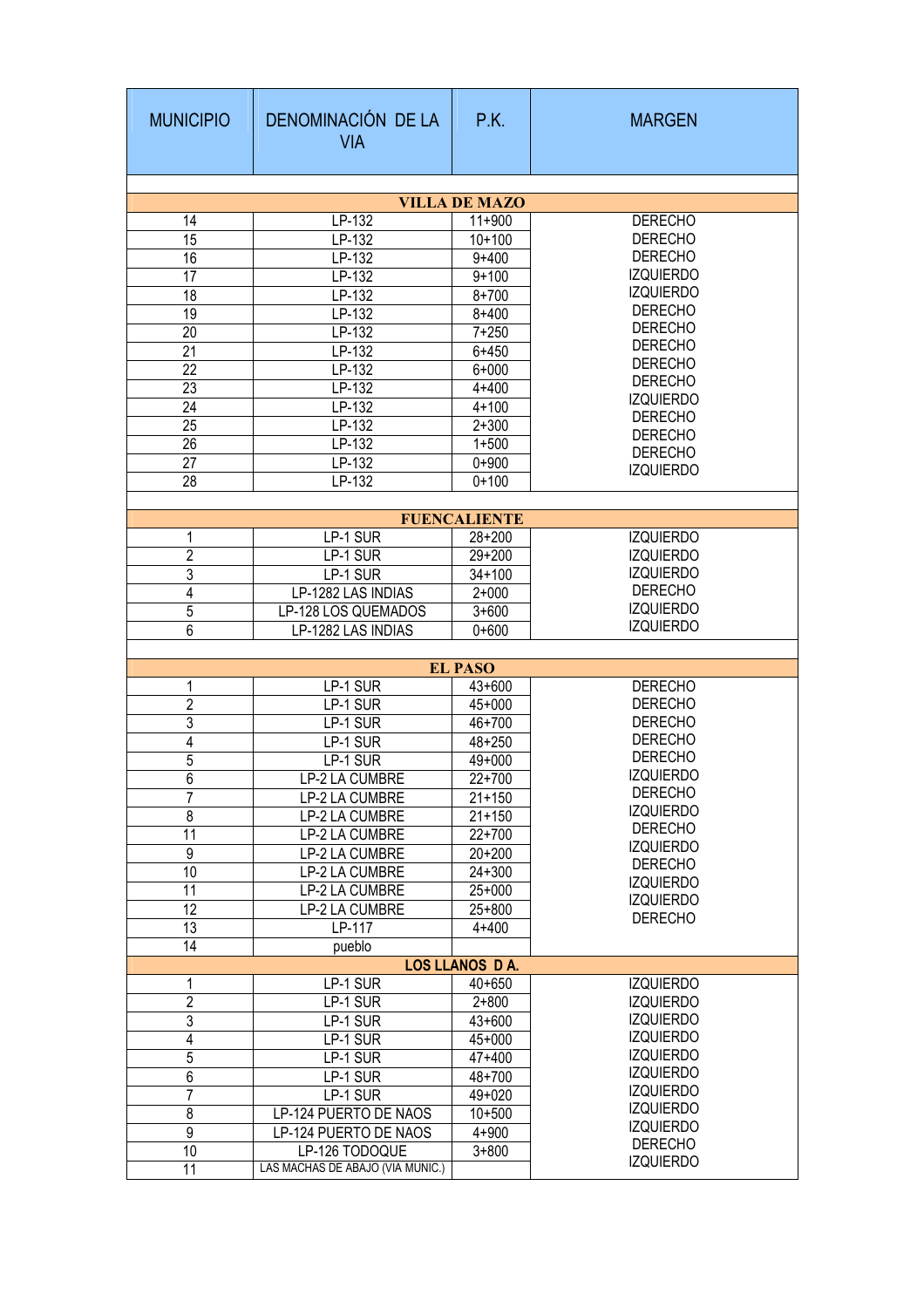| <b>MUNICIPIO</b>    | DENOMINACIÓN DE LA<br><b>VIA</b> | P.K.                     | <b>MARGEN</b>                        |  |  |  |  |  |
|---------------------|----------------------------------|--------------------------|--------------------------------------|--|--|--|--|--|
| <b>TAZACORTE</b>    |                                  |                          |                                      |  |  |  |  |  |
| 1                   | LP-122 ELPUERTO TAZ. ARG.        | $4 + 500$                | <b>DERECHO</b>                       |  |  |  |  |  |
| $\overline{2}$      | LP-122 ELPUERTO TAZ. ARG.        | $1 + 900$                | <b>IZQUIERDO</b>                     |  |  |  |  |  |
| 3                   | LP-1244 TAZACORTE COSTA          | $3 + 200$                | <b>DERECHO</b>                       |  |  |  |  |  |
| 4                   | LP-1244 TAZACORTE COSTA          | $2 + 500$                | <b>IZQUIERDO</b><br><b>IZQUIERDO</b> |  |  |  |  |  |
| $\overline{5}$      | LP-1242 LA LAGUNA-TAZ.           | $1 + 400$                | <b>DERECHO</b>                       |  |  |  |  |  |
| $\overline{6}$      | LP-120 LA S ANGUSTIAS            | $0 + 800$                | <b>IZQUIERDO</b>                     |  |  |  |  |  |
| 7                   | LP-122                           | $2 + 500$                |                                      |  |  |  |  |  |
|                     |                                  | <b>TIJARAFE</b>          |                                      |  |  |  |  |  |
| 1                   | LP-1 SUR                         | $59+700$                 | <b>DERECHO</b>                       |  |  |  |  |  |
| $\overline{2}$      | LP-1 SUR                         | $60 + 300$               | <b>DERECHO</b>                       |  |  |  |  |  |
| 3                   | LP-1 SUR                         | 64+400                   | <b>IZQUIERDO</b>                     |  |  |  |  |  |
| 4                   | LP-1 SUR                         | $70 + 300$               | <b>IZQUIERDO</b>                     |  |  |  |  |  |
| 5                   | LP-1 SUR                         | $2 + 050$                | <b>IZQUIERDO</b>                     |  |  |  |  |  |
| $6\,$               | LP-1 SUR                         | $73 + 800$               | <b>IZQUIERDO</b>                     |  |  |  |  |  |
| 7                   | LP-1 SUR                         | 74+900                   | <b>IZQUIERDO</b>                     |  |  |  |  |  |
| 8                   | LP-1 SUR                         | 65+500                   | <b>IZQUIERDO</b>                     |  |  |  |  |  |
|                     |                                  |                          |                                      |  |  |  |  |  |
|                     |                                  | <b>PUNTAGORDA</b>        |                                      |  |  |  |  |  |
| 1                   | LP-1 SUR                         | 76+900                   | <b>IZQUIERDO</b>                     |  |  |  |  |  |
| $\overline{2}$      | LP-1 SUR                         | $77 + 850$               | <b>IZQUIERDO</b>                     |  |  |  |  |  |
| 3                   | LP-1 SUR                         | 78+600                   | <b>IZQUIERDO</b><br><b>IZQUIERDO</b> |  |  |  |  |  |
| 4                   | LP-1 SUR                         | 79+600                   |                                      |  |  |  |  |  |
|                     |                                  | <b>GARAFIA</b>           |                                      |  |  |  |  |  |
| 1                   | LP-1 NORTE                       | $56 + 800$               | <b>IZQUIERDO</b>                     |  |  |  |  |  |
| $\overline{2}$      | LP-1 NORTE                       | $58 + 700$               | <b>IZQUIERDO</b>                     |  |  |  |  |  |
| 3                   | LP-1 NORTE                       | $60 + 100$               | <b>DERECHO</b>                       |  |  |  |  |  |
| 4                   | LP-1 NORTE                       | 60+900                   | <b>DERECHO</b>                       |  |  |  |  |  |
| 5                   | LP-1 NORTE                       | $61 + 850$               | <b>IZQUIERDO</b>                     |  |  |  |  |  |
| 6                   | LP-1 NORTE                       | $66 + 500$               | <b>IZQUIERDO</b>                     |  |  |  |  |  |
| 7                   | LP-1 NORTE                       | 76+700                   | <b>IZQUIERDO</b>                     |  |  |  |  |  |
| 8                   | LP-114 LAS TRICIAS STO DGO       | $10+000$                 | <b>IZQUIERDO</b>                     |  |  |  |  |  |
| $\overline{9}$      | LP-114 LAS TRICIAS STO DGO       | $0 + 600$                | <b>DERECHO</b>                       |  |  |  |  |  |
|                     |                                  |                          |                                      |  |  |  |  |  |
|                     |                                  | <b>BARLOVENTO</b>        |                                      |  |  |  |  |  |
| 1<br>$\overline{2}$ | LP-1 NORTE                       | $28 + 100$               | <b>IZQUIERDO</b><br><b>IZQUIERDO</b> |  |  |  |  |  |
| $\overline{3}$      | LP-1 NORTE<br>LP-1 NORTE         | $28 + 500$<br>$28 + 600$ | <b>DERECHO</b>                       |  |  |  |  |  |
| $\overline{4}$      | LP-1 NORTE                       | $28 + 750$               | <b>IZQUIERDO</b>                     |  |  |  |  |  |
| $\overline{5}$      | LP-1 NORTE                       | 28+900                   | <b>DERECHO</b>                       |  |  |  |  |  |
| $\overline{6}$      | LP-1 NORTE                       | $30+000$                 | <b>DERECHO</b>                       |  |  |  |  |  |
| $\overline{7}$      | LP-1 NORTE                       | $30 + 100$               | <b>IZQUIERDO</b>                     |  |  |  |  |  |
| $\overline{8}$      | LP-1 NORTE                       | $31+000$                 | <b>DERECHO</b>                       |  |  |  |  |  |
| 9                   | LP-1 NORTE                       | $31 + 700$               | <b>IZQUIERDO</b>                     |  |  |  |  |  |
| 10                  | LP-1 NORTE                       | $32 + 800$               | <b>DERECHO</b>                       |  |  |  |  |  |
| 11                  | LP-1 NORTE                       | $33+700$                 | <b>DERECHO</b>                       |  |  |  |  |  |
| 12                  | LP-1 NORTE                       | $39 + 500$               | <b>DERECHO</b>                       |  |  |  |  |  |
| 13                  | LP-1 NORTE                       | $41 + 000$               | <b>DERECHO</b><br><b>IZQUIERDO</b>   |  |  |  |  |  |
| $\overline{14}$     | LP-1 NORTE                       | 43+700                   | <b>IZQUIERDO</b>                     |  |  |  |  |  |
| 15                  | LP-109 LAS CABEZADAS             | $4 + 200$                |                                      |  |  |  |  |  |
| 16                  | LP-109 LAS CABEZADAS             | $3 + 300$                | <b>IZQUIERDO</b>                     |  |  |  |  |  |
| 17                  | LP-109 LAS CABEZADAS             | $2 + 260$                | <b>IZQUIERDO</b>                     |  |  |  |  |  |